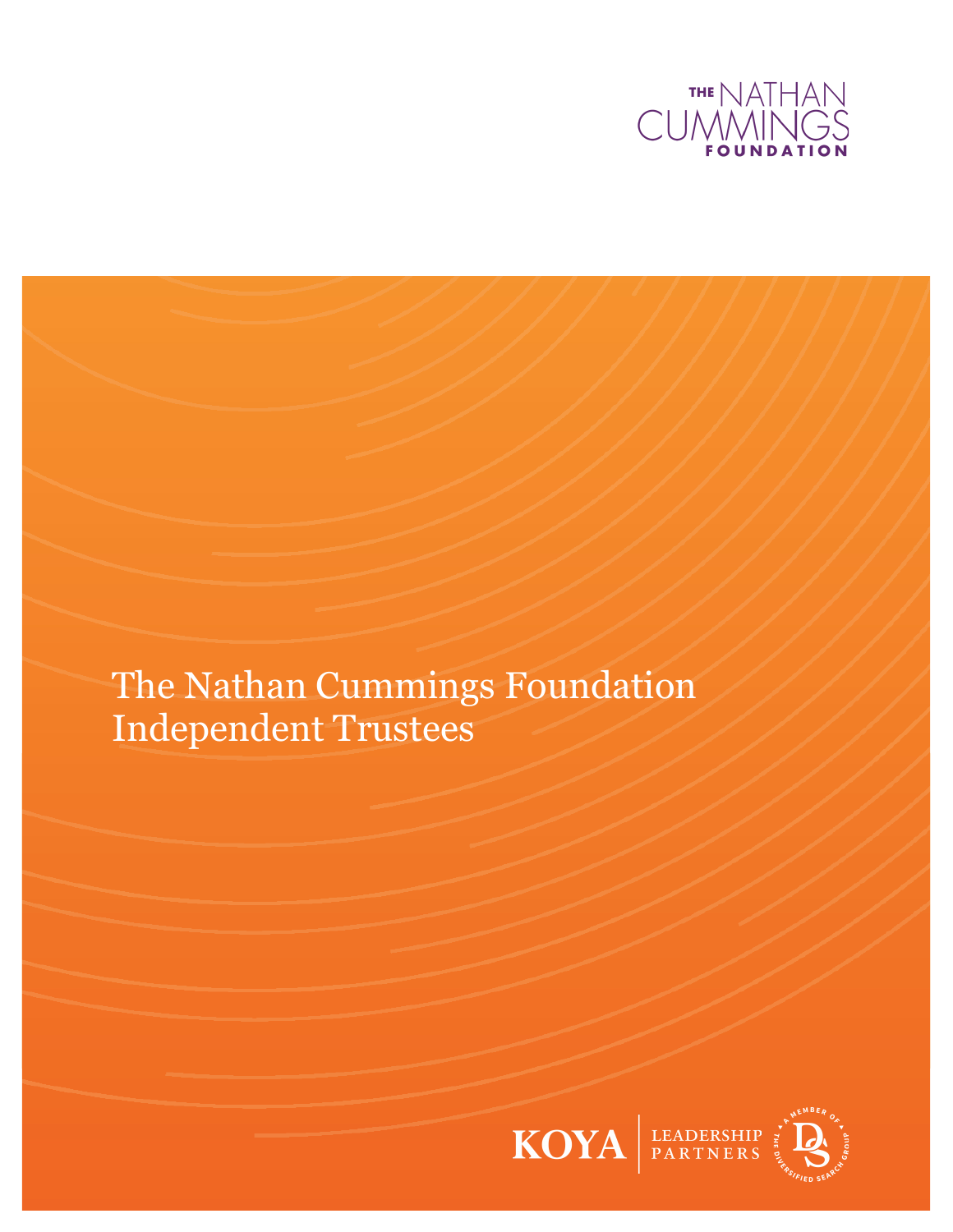

### **Independent Trustees**

**The Nathan Cummings Foundation**

### **About the Nathan Cummings Foundation**

The Nathan Cummings Foundation (NCF or 'the Foundation'), is a multigenerational family foundation committed to creating a more just, vibrant, sustainable, and democratic society. NCF seeks nominations and applications for two Independent Trustees to serve the Foundation's Board of Trustees.

NCF believes it can make significant progress in repairing breaches in the social fabric, and building bridges across differences by directing time, energy, and resources towards creative problem solving, new models of thinking, and by lifting up innovators with disruptive ideas rooted in and representative of diverse communities. With a firm commitment to finding solutions, NCF works to address the root causes behind these challenges. NCF is proud of its spirit of innovation, and believes it is strongest when it collaborates with allies, grantees, and peer funders.

Located in New York City, NCF holds assets of approximately \$450M, with an annual budget of about \$25M, and a current staff of 17. Rooted in the Jewish tradition of social justice, NCF's mission has explicitly named a commitment to democratic values and social justice; supporting the most vulnerable, respecting diversity, promoting understanding across cultures, and empowering communities. While NCF's work is primarily concentrated in the United States, it also supports efforts of visionary leaders and work advancing a shared society, peace, and equality in Israel.

The Foundation owes its existence and inspiration to Nathan Cummings, who rose from impoverished beginnings to become the founder and guiding force of the Sara Lee Corporation. He inherited a spirit of sharing and a sense of community from his immigrant parents, and transmitted these values to his children, grandchildren, and great-grandchildren who now contribute their time and energy to the Foundation.

The active and deeply committed Board is comprised of third and fourth generation members of the Cummings family as well as five Independent Trustees that include the President & CEO. Board members bring a deep commitment to social justice and diversity. The Board and staff actively work to create a collaborative culture. Staff and Board members bring an ethic of openness, support, and professional nurturing. For more information on the Nathan Cummings Foundation, please visit [www.nathancummings.org.](https://nathancummings.org/)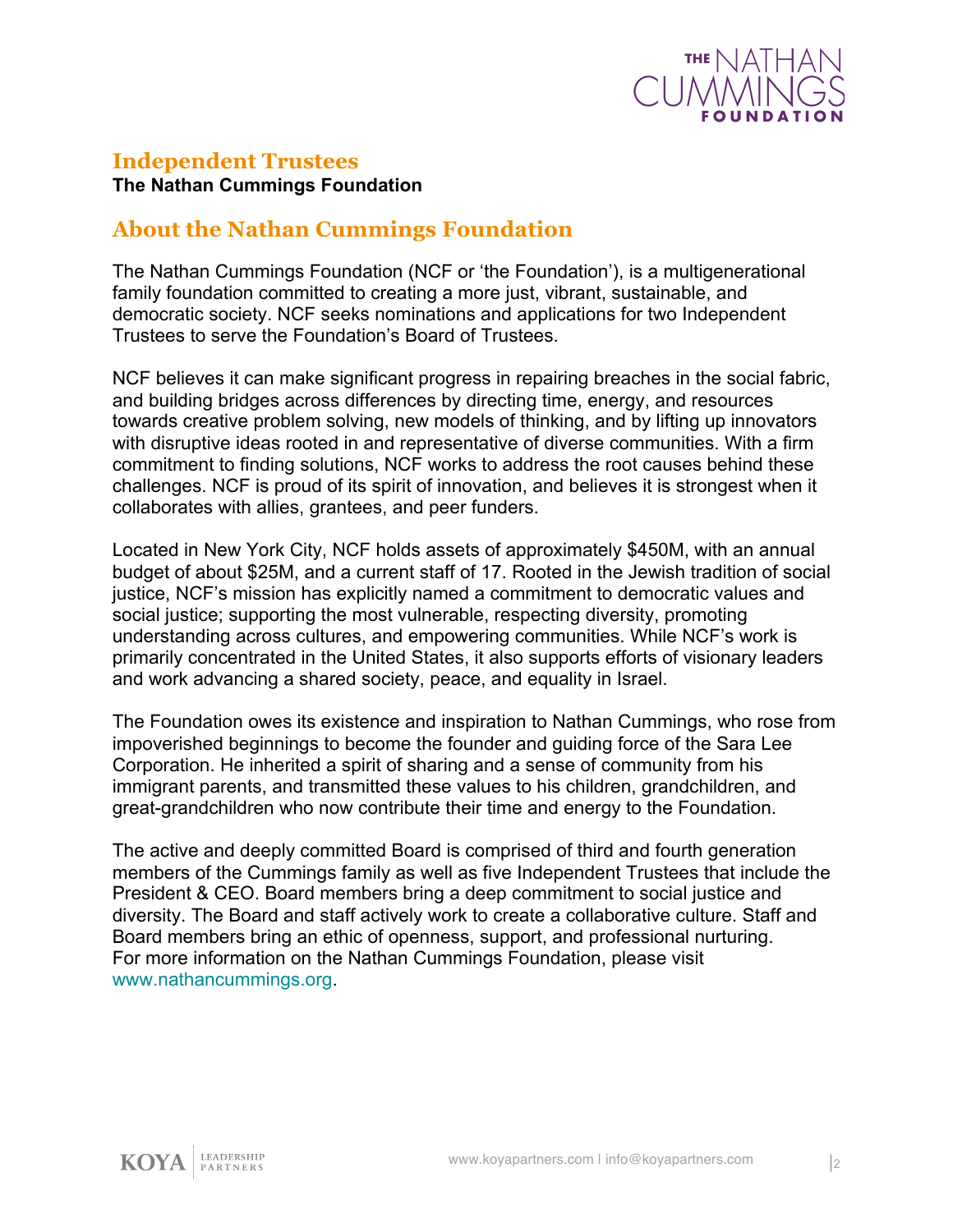

## **The Focus of the Nathan Cummings Foundation**

Guided by the belief that all life is interdependent, NCF aspires to shape a society that lives up to America's promise and measures its success by how it treats those who have the least. Leveraging all its assets, knowledge, and tools to make change, NCF is focused on finding solutions to the two most challenging problems of our time – the climate crisis and growing inequality – and aims to transform the systems and mindsets that hinder progress toward a more sustainable and equitable future for all people; particularly women and people of color. The Foundation has established a strong track record as a leader and innovator in the philanthropic community with a legacy of commitment to social justice philanthropy.

The Foundation invests in four integrated focus areas that, together, advance a vision of a healthy planet and a healthy democracy:

- Accelerate a just transition to a more **inclusive clean economy** where communities on the frontlines are creating solutions to the climate crisis, and where prosperity for all people is not at odds with a healthy environment
- Advance **racial and economic justice** by working to reverse generations of concentrated wealth and racialized power to get to the root causes of inequality, standing with those who are marginalized and criminalized, and building the power of working people
- Amplify **voice, creativity, and culture** to build radical empathy, nurture compassion, and shift narratives about race, class, gender, ethnicity, power, and how we care for the planet
- Leverage NCF's influence as an investor and grant maker to increase **corporate and political accountability**, activating investors and businesses as allies, advocates, and leaders on climate and social justice

In addition to grantmaking, NCF engages in a range of [Shareholder Activities,](https://nathancummings.org/our-investments/#section-2) seeking to promote progress on climate change and inequality leveraging its role as an institutional investor with a substantial endowment. The [Nathan Cummings Foundation](https://nathancummings.org/our-fellows/)  [Fellowship](https://nathancummings.org/our-fellows/) extends this impact by supporting three visionary leaders every year to pursue an innovative project to address a challenge related to climate change or inequality. For more information about the Foundation's mission, values, and principles, please visit the [NCF DNA](http://www.nathancummings.org/about-foundation/ncf-dna) section of the website.

Going forward, the Foundation will take risks, and adopt unorthodox thinking to disrupt conventional definitions, close political divides, and generate new possibilities and alliances. To those ends, NCF is expanding organizational capacity, building a culture to support progress toward ambitious long-term goals while remaining flexible with regard to means and tactics.

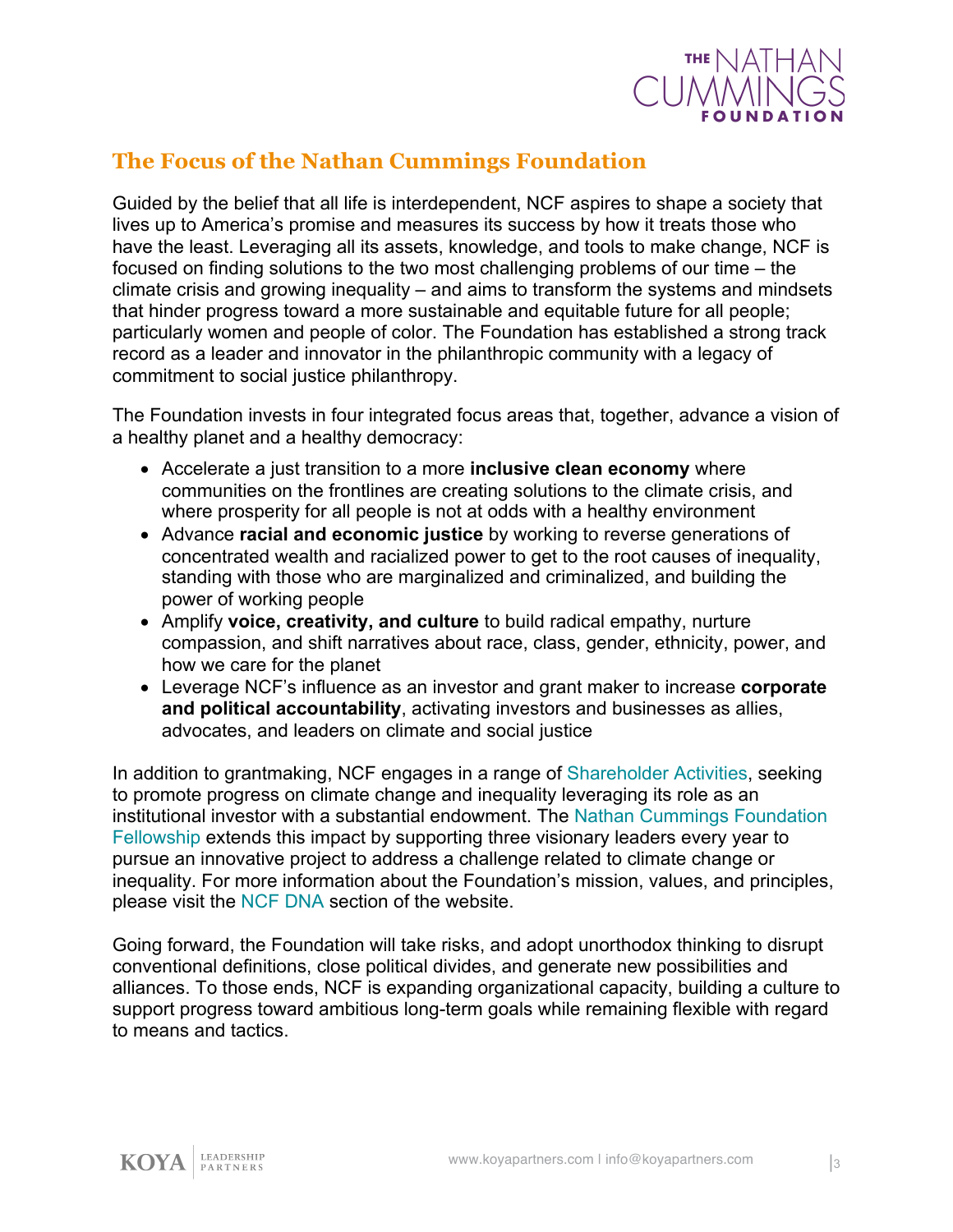

# **The Opportunity**

During a moment of growth and evolution, the Nathan Cummings Foundation seeks two Independent Trustees to join the Board of Trustees. Independent Trustees will understand the full potential, power, and impact of a foundation to use its leadership, grantmaking, and endowment to address the Foundation's focus areas. They will bring their extensive professional and personal expertise to the Board to advise on governance, strategy, capacity building, and other Foundation priorities.

With a commitment to philanthropy as a vehicle for advancing social good and a passion for the mission of the Foundation, Independent Trustees will complement and broaden the skills, experiences, and expertise currently reflected on the Board. They will prioritize service to NCF as one of their top priorities, fully participate in the work of the Board, and serve as a representative of the Foundation.

NCF is deeply committed to inclusive leadership across the Board and staff. As a family foundation, the Board, leadership team, and staff interact often and collaborate to advance the Foundation's goals. Board members have strong relationships with the staff members and join conferences and site visits in the field to maintain firsthand engagement with the work. Collaboration between the staff and Board is core to NCF's work.

#### **Specific Information on Independent Trusteeship:**

- Being an active, engaged Trustee of NCF requires a time commitment of at least 12-15 days annually
- Independent Trustees attend and participate in all NCF Board meetings, Education Days, and Board Retreats
- The NCF Board meets three times annually (one meeting alternates yearly as a retreat). Meetings involve two-day blocks of time (on both weekends and weekdays) and advance preparation
- Trustees serve on Board and Foundation Committees, as appointed. Independent Trustees chair the Governance and Nominating Committees and may chair other committees during their term. Committees meet regularly by conference call and occasionally in person
- Trustees make site visits and/or participate in conferences, forums, conference calls, and other activities that deepen their knowledge of the Foundation's grantmaking priorities and opportunities, and where they may engage as informed representatives of the Foundation
- These learning experiences are in addition to Foundation-organized activities such as annual retreats, annual education days, or site visits made in the company of a Program Director or other member of the Foundation staff
- The majority of travel is domestic; however Board meetings or trips can take place in Israel or other international locations; travel and meetings may also be on evenings and weekends

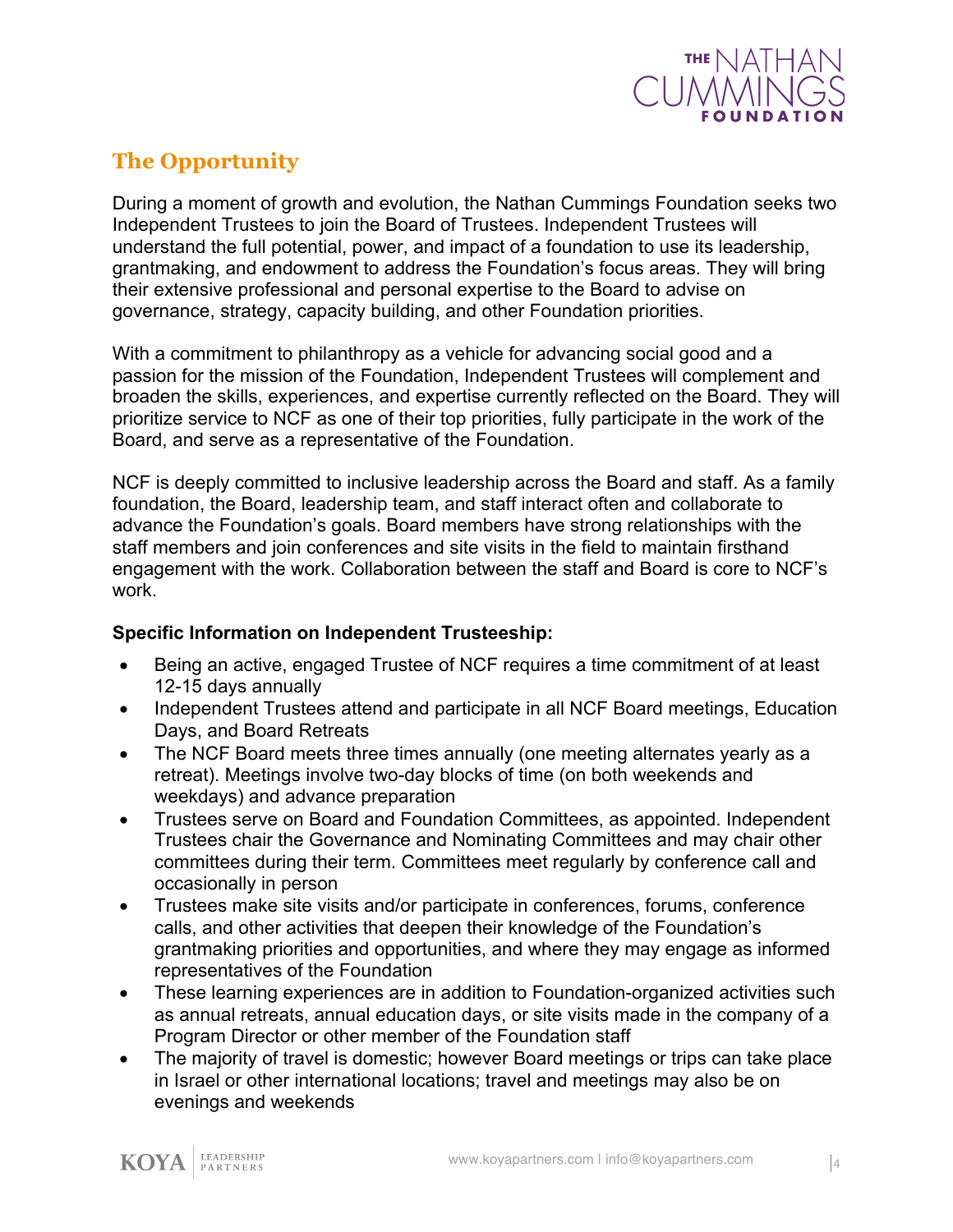

- NCF Trustees may participate in the Board Recommended Grants Program, through which they can allocate up to  $$50K$  in grants that fall within the Foundation's guidelines
- Foundation-related expenses are reimbursed to Trustees. There is no direct compensation for serving on the NCF Board

### **Independent Trustee Profile**

NCF welcomes Independent Trustee candidates who have a knowledge of, and passion for, social and economic justice and addressing climate change. As an organization deeply committed to diversity of experience and ideas, NCF values the wide range of personal and professional backgrounds and perspectives that are represented on its Board. Ideal candidates will have a diverse range of experiences in their background, combining work in the private, public, philanthropic, and/or nonprofit sectors.

With incoming Independent Trustees, there is a priority in identifying candidates that can bring professional and lived experiences that are currently underrepresented on the Board of Trustees.

The Board places significant importance on demonstrated skills to function as a Trustee and fiduciary in decision-making, collaboration, goal setting, communication, and board governance. These skills include the following professional and personal qualities and characteristics:

#### **Passion for the Mission and Values of the Nathan Cummings Foundation**

The Independent Trustees will be fierce believers in social justice and will be energized by the mission and values of NCF. They will approach the work with strong values of open-mindedness and service with a commitment to integrity. Bold thinkers, they will embrace ideas that challenge the status quo, and draw on creative problem solving, engaging the Board and staff in a constructive, collaborative fashion. They will find inspiration in NCF's dedication to learning, and will actively seek opportunities to increase their knowledge. Fully committed to serving NCF, they will be active Trustees and engage fully in Board meetings, Board Retreats, Education Days, and other site visits and conferences. Effective Trustees will also offer a strong fit with the Board's culture of collaboration, values-driven decision-making, transparency, creativity and entrepreneurship, and respect for a wide range of voices and perspectives.

#### **Relevant Expertise and Experience**

As active contributors to the Board and NCF staff, Independent Trustees will bring a diversity of expertise, experience, and ideas to conversations. They will demonstrate a deep appreciation of, and respect for, the privilege of serving as a steward of resources

1

Amount may vary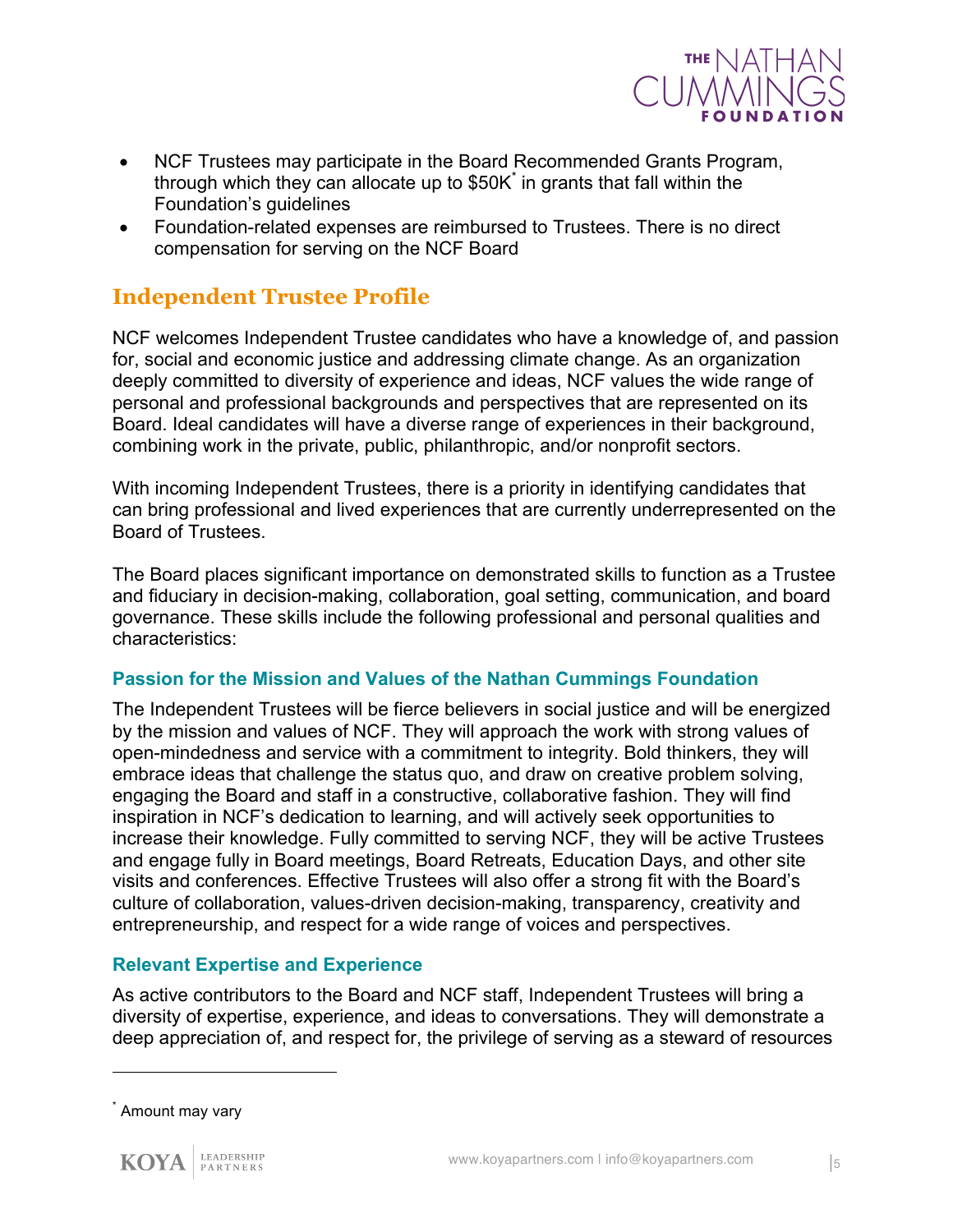

for the greater good. Financial acumen, internal governance experience, and demonstrated problem-solving abilities will be highly prioritized. Independent Trustees will ideally bring experience as a leader and expert in one or more of the Foundation's focus areas, with the ability to engage networks on behalf of the Foundation. Areas of expertise that would be attractive include governance, finance and/or impact investing, community and economic development, philanthropy, and racial justice.

#### **Emotional Intelligence and Cultural Competency**

Independent Trustees will embody humility, practical wisdom, objectivity and partiality, and good judgment in difficult decisions. Effective listeners, they will bring high intellect, a good sense of humor, and a wide-ranging curiosity to their work as Trustees. Embracing NCF's family-like organizational culture and philosophy as a learning organization, they will demonstrate sensitivity to the dynamics of a multigenerational family philanthropy, and have the ability to partner successfully with other Trustees and staff. This includes the ability to effectively and authentically interact with a diverse range of stakeholders, give and receive critical feedback, and work well in teams. They will enjoy the prospect of mentoring family members as they become increasingly engaged in the Foundation's activities.

#### **Leading Through Influence**

Collaborative in nature, Independent Trustees will exhibit a thoughtful approach to working with fellow Trustees and NCF staff. They will develop strong relationships and partner with Board members and staff, and enjoy serving and working with people from diverse cultural, social, and ethnic backgrounds in furtherance of the Foundation's mission. They will respectfully push the boundaries of NCF's work and challenge the perspective of others to encourage mindful risk-taking, innovation, and proactivity in NCF's grantmaking and shareholder activism. Independent Trustees will have a comfort level with the Jewish heritage of NCF and an appreciation for the importance of these issues to the Foundation and the family.

### **Contact**

Koya Leadership Partners, an executive search firm that specializes in mission-driven search, has been exclusively retained for this engagement. Molly Brennan and Melissa Madzel are leading this search. To express your interest in this role, please submit your resume and a thoughtful letter of interest [here](https://talent-profile.koyapartners.com/search/3880). Questions and recommendations may be directed to [NCFTrusteeSearch@koyapartners.com.](mailto:NCFTrusteeSearch@koyapartners.com) All nominations, inquiries, and discussions will be considered strictly confidential.

The Nathan Cummings Foundation is an equal opportunity employer and strongly encourages applications from people of color, persons with disabilities, women, and LGBTQ+, and other underrepresented applicants.